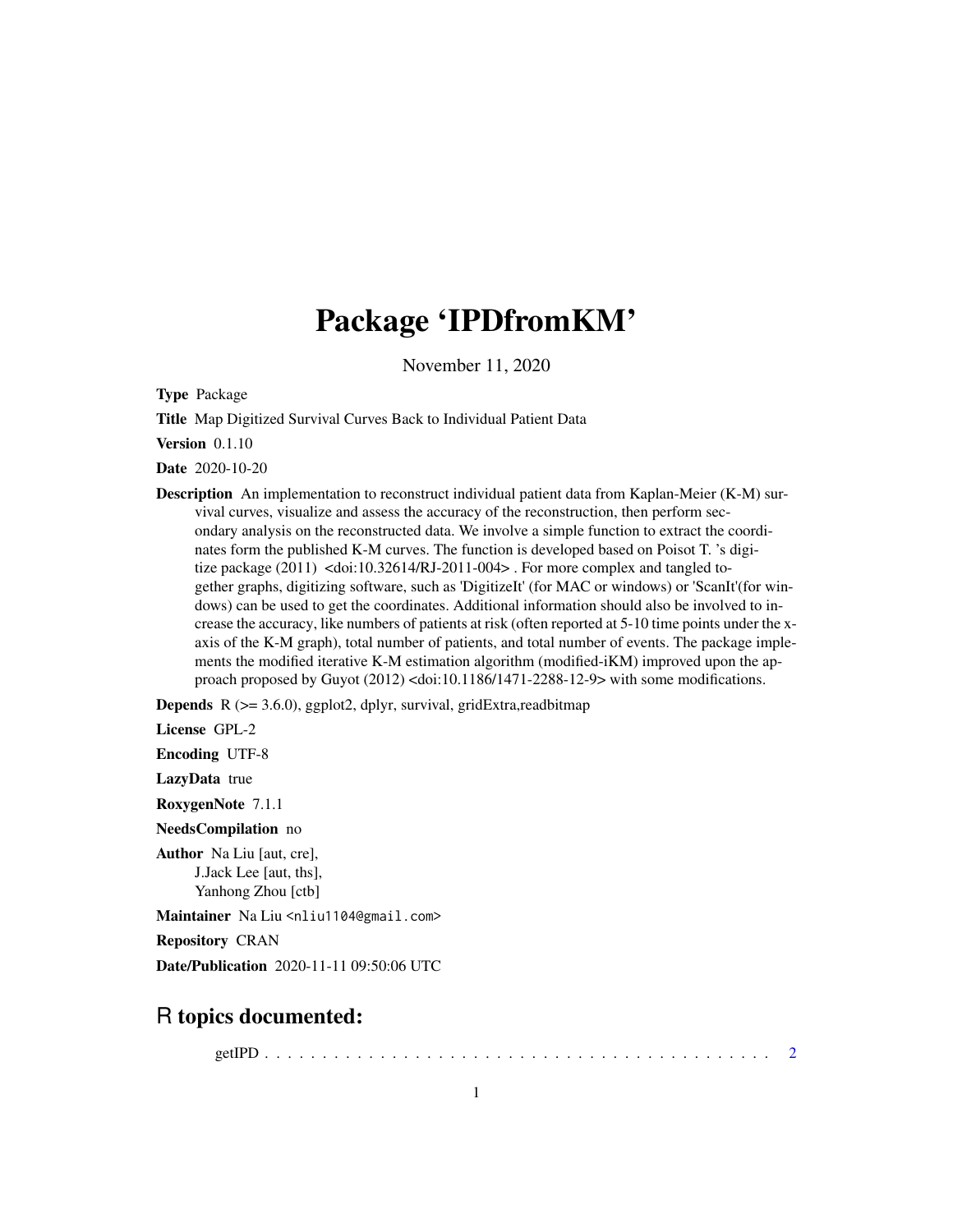#### <span id="page-1-0"></span> $2$  getIPD

| Index | 14 |
|-------|----|
|       |    |
|       |    |
|       |    |
|       |    |
|       |    |
|       |    |
|       |    |

<span id="page-1-1"></span>

| getIPD | Reconstruct individual patient data (IPD) from Scanned Kaplan- |  |  |  |  |
|--------|----------------------------------------------------------------|--|--|--|--|
|        | $Meier(K-M)$ curves                                            |  |  |  |  |

#### Description

After the raw dataset is processed using the [preprocess](#page-6-1) function, we can use the getIPD() function to reconstruct the IPD. Here the total number of events (tot.events) is an optional input; and the treatment arm can be arbitrarily assigned to label the patients' treatment group (Typically, 0 for the control group, and 1 for the treatment group).

The output is the reconstructed IPD in the form of a three-column table (i.e.,time, patient status, and treatment group ID).

In addition, in order to evaluate the accuracy of our reconstruction process, we will calculate the survival probabilities at each read-in time points based on the reconstructed IPD, then compare them with the corresponding read-in survival probabilities. The test statistics are also included in the output.

#### Usage

```
getIPD(prep,armID=1,tot.events=NULL)
```
#### Arguments

| prep       | the class object returned from the preprocess() function.                                                                                        |
|------------|--------------------------------------------------------------------------------------------------------------------------------------------------|
| armID      | the arbitrary lable used as the group indicator for the reconstructed IPD. Typi-<br>cally 0 for the control group and 1 for the treatment group. |
| tot.events | the total number of events. This may not be available for some published curves,<br>thus this input is optional.                                 |

#### Value

getIPD() returns a list object, including four items as follows.

IPD: the estimated individual patient in a three-column table (i.e.time, status, and treatment group indicator).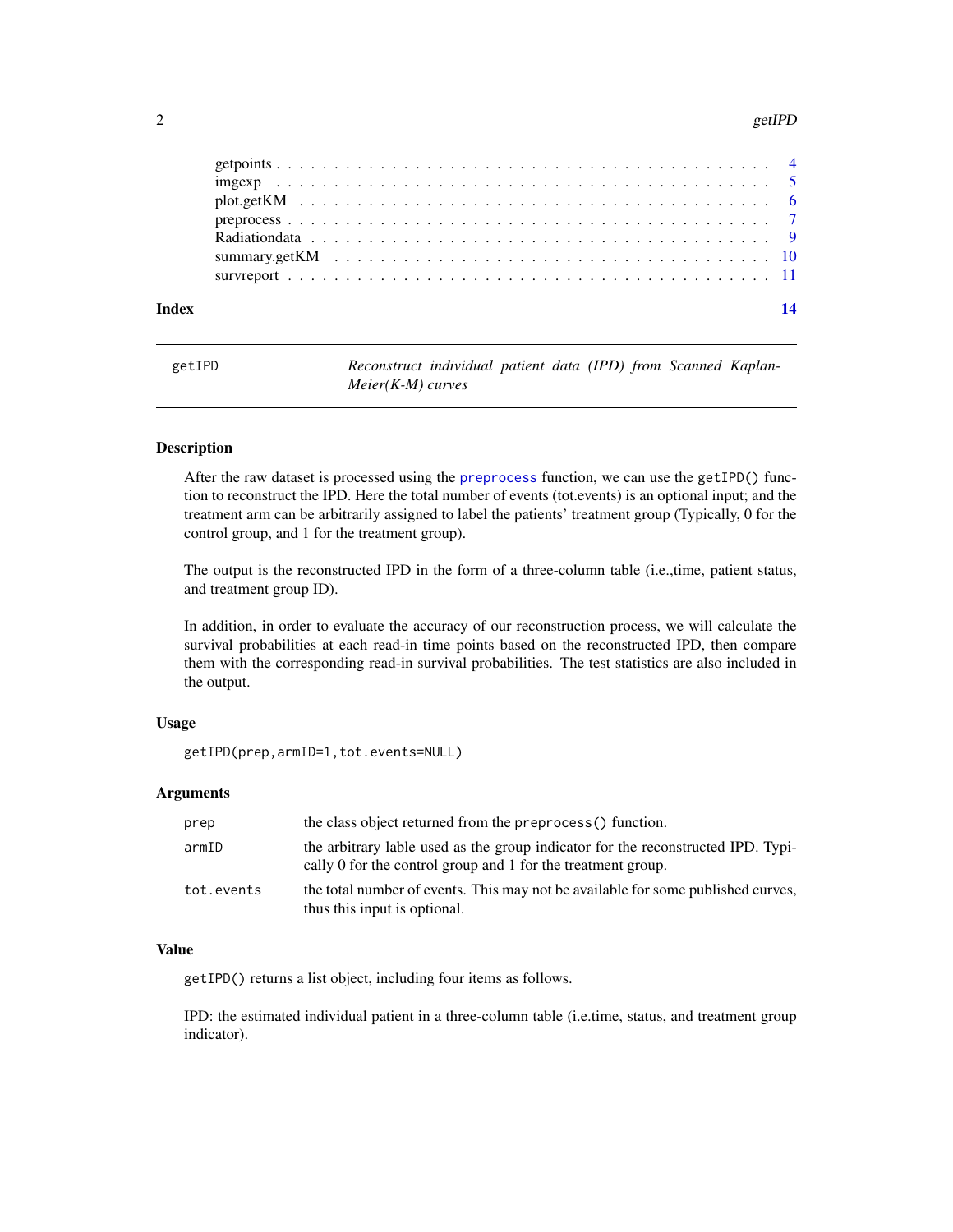#### getIPD 3

Points: the data frame shows estimations of parameters at each read-in time points.

riskmat: the data frame shows index of read-in points within each time interval, as well as the estimated numbers of censored patients and events within each time interval.

kstest: the test statistics and p value of Kolmogorov-Smirnov test when comparing the distributions of estimated and read-in K-M curves. The null hypothesis is the read-in and estimated survival probabilities are from the same distribution.

precision: a list shows the root mean squre error(RMSE), mean absolute error and max absolute error which measure the differences between the estimated and read-in survival probabilities.

endpts: the number of patients remaining at the end of trial.

#### References

Guyot P, Ades AE, Ouwens MJ, Welton NJ. Enhanced secondary analysis of survival data: reconstructing the data from published Kaplan-Meier survival curves. BMC Med Res Methodol.2012; 1:9.

#### Examples

# Radiationdata\$radio is a dataset exported from ScanIt software ================ radio <- Radiationdata\$radio

```
# Load time points when the patients numbers =======
# at risk reported (i.e. trisk in month) =========
trisk <- Radiationdata$trisk
```

```
# Load the numbers of patients at risk reported (i.e. nrisk) ======
# at the time points (trisk) ========
nrisk.radio <- Radiationdata$nrisk.radio
```

```
# Use the trisk and nrisk as input for preprocess and reconstruction ============
pre_radio_1 <- preprocess(dat=Radiationdata$radio, trisk=trisk,
            nrisk=nrisk.radio,totalpts=NULL,maxy=100)
est_radio_1 <- getIPD(prep=pre_radio_1,armID=0,tot.events=NULL)
```
# Output include reconstructed individual patients data ========================= head(est\_radio\_1\$IPD)

```
# When trisk and nrisk were not available, then we must input ====================
# the initial number of patients ===============================================
pre_radio_2 <- preprocess(dat=Radiationdata$radio, totalpts=213,maxy=100)
est_radio_2 <- getIPD(prep=pre_radio_2,armID=0,tot.events=NULL)
```
# Output include reconstructed individual patients data ========================== head(est\_radio\_2\$IPD)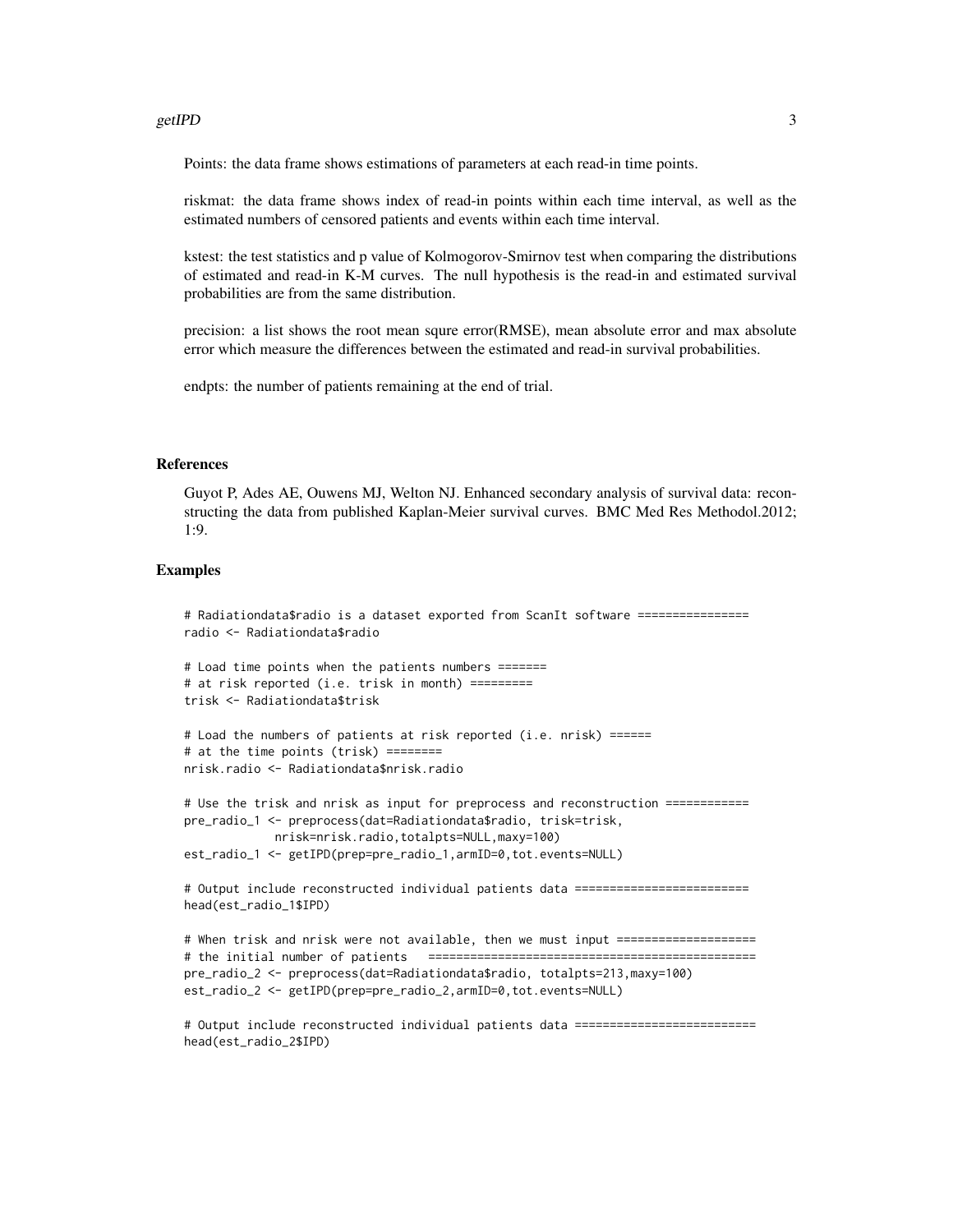<span id="page-3-1"></span><span id="page-3-0"></span>

#### Description

The getpoints() function extracts the coordinates from K-M curves by mouse-clicks. The K-M curves should be in the format of bitmap images(in JPEG,PNG,BMP,JPG or TIFF), and the use of .png file is highly recommended, since it can greatly shorten the processing time in R.

In addition to the image itself, the input of the getpoints() function includes two x-coordinates (x1 and x2) and two y-coordinates to decide the location and scale of the curve. Once the image is read into R and displayed in the plots window, firstly the user need to click on the four points on the x-axis and y-axis according to the input, and in the order of  $(x1,x2,y1, and y2)$ ; secondly, the user need to collect the points coordinates by mouse-clicks on the curve. To get desirable estimation, we suggest collecting 80-100 points on each curve, and including the points where the survival probability drops. The output of this function is a two-column dataset of coordinates extracted from the K-M curve.

#### Usage

getpoints(f,x1,x2,y1,y2)

#### Arguments

|    | the bitmap image (in JPEG, PNG, BMP, JPG or TIFF formate) of the K-M curves.<br>The input can be either the pathway to the image file, or the bitmap digital image<br>itself. |
|----|-------------------------------------------------------------------------------------------------------------------------------------------------------------------------------|
| x1 | two points needed to decide the postion and scale of the x-axis. Here x1 is the<br>actual x-coordinate of the right point on x-axis                                           |
| x2 | two points needed to decide the postion and scale of the x-axis. Here x2 is the<br>actual x-coordinate of the left point on x-axis                                            |
| y1 | two points needed to decide the postion and scale of the y-axis. Here y1 is the<br>actual y-coordinate of the lower point on y-axis                                           |
| y2 | two points needed to decide the postion and scale of the y-axis. Here y2 is the<br>actual y-coordinate of the upper point on y-axis                                           |

#### Value

getpoints() returns a two-column dataset of coordinates extracted from a K-M curve.

#### References

Poisot T. The digitize package: extracting numerical data from scatterplots. The R Journal. 2011 Jun 1;3(1):25-6.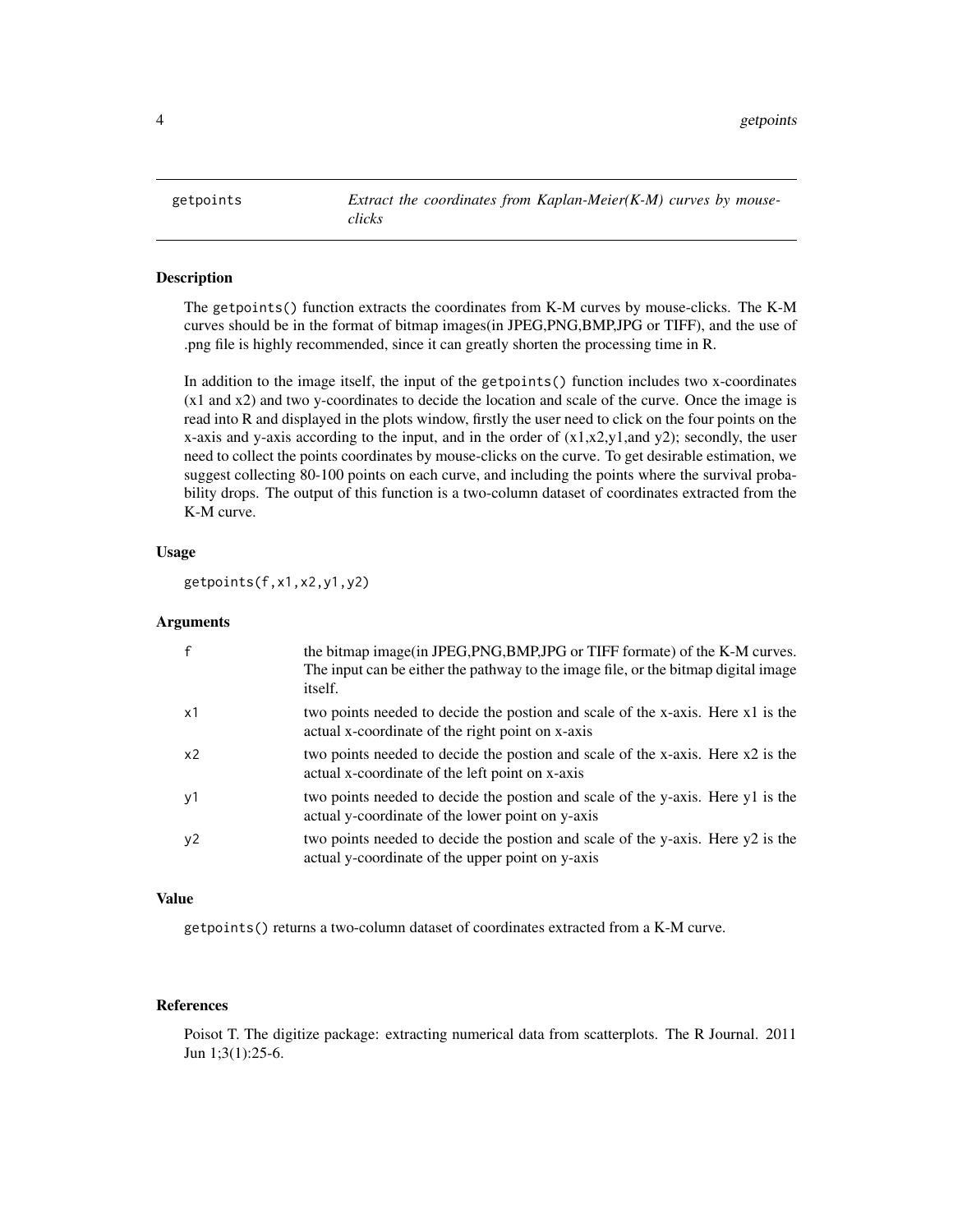#### <span id="page-4-0"></span>imgexp 55

#### Examples

str(imgexp)

```
## Extract the coordinates from Kaplan-Meier(K-M) curves by mouse-clicks.
## The K-M curve should be in the format of bitmap images. The input f should be either
## the pathway to the image file, or the bitmap digital image itself.
## Example: extract coordinates from the sample bitmap digital image (imgexp)
plot.new()
rasterImage(imgexp, 0, 0, 1, 1)
## User need to use mouse-clicks to decide the positions of coordinates,
## and the points want to extract.
df <- getpoints(imgexp,0,60,0,100)
head(df)
## the extracted dataset df can be used to estimate IPD by other functions in the package
trisk <- Radiationdata$trisk
nrisk.radio <- Radiationdata$nrisk.radio
pre_radio <- preprocess(dat=df, trisk=trisk,
             nrisk=nrisk.radio,totalpts=NULL,maxy=100)
est_radio <- getIPD(prep=pre_radio,armID=0,tot.events=NULL)
```
imgexp *A bitmap digital image*

#### Description

The sample dataset is a bitmap digital image from a published Kaplan Meier curves. It is the same image we used to extract the sample [Radiationdata](#page-8-1). We can use getpoints() function to extract the coordinates from the image.

#### Usage

imgexp

#### Format

numeric dataset

#### References

Bonner JA, Harari PM, Giralt J, Azarnia N, Shin DM, Cohen RB, Jones CU, Sur R, Raben D, Jassem J, Ove R, Kies MS, Baselga J, Youssoufian H, Amellal N, Rowinsky EK, Ang KK: Radiotherapy plus Cetuximab for Squamous-Cell Carcinoma of the Head and Neck. N Engl J Med. 2006, 354: 567-78. 10.1056/NEJMoa053422.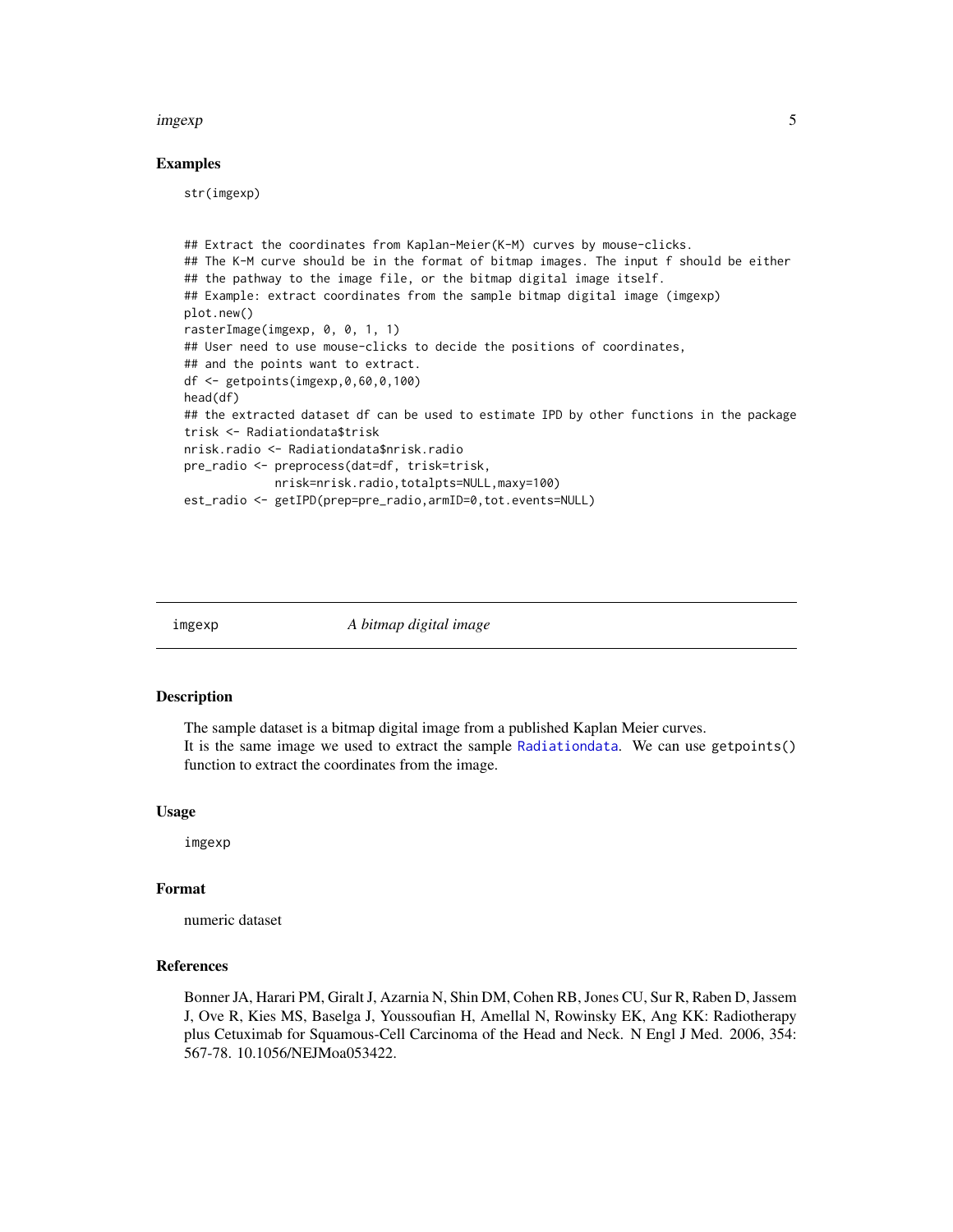#### Examples

```
str(imgexp)
plot.new()
rasterImage(imgexp, 0, 0, 1, 1)
```
plot.getKM *Graph and compare the K-M curve from reconstructed IPD with the read-in coordinates*

#### Description

Graph the survival curve based on the reconstructed IPD, and compare it with the input coordinates. The output includes three graphs: (1) The estimated K-M curve versus read-in; (2) The estimated numbers of patients at risk versus reported; and (3) The estimated survival probabilities minus readin survival probabilities over time.

#### Usage

## S3 method for class 'getKM'  $plot(x, \ldots)$ 

#### Arguments

|   | the object returned by other functions. |
|---|-----------------------------------------|
| . | ignored arguments                       |

#### References

Guyot P, Ades AE, Ouwens MJ, Welton NJ. Enhanced secondary analysis of survival data: reconstructing the data from published Kaplan-Meier survival curves. BMC Med Res Methodol.2012; 1:9.

#### Examples

```
# Radiationdata$radio is a dataset exported from ScanIt software ================
radio <- Radiationdata$radio
# Load time points when the patients number ========
# at risk reported (i.e. trisk in month) =========
trisk <- Radiationdata$trisk
# Load the numbers of patients at risk reported (i.e. nrisk) ========
# at the time points (trisk) =============
nrisk.radio <- Radiationdata$nrisk.radio
```
<span id="page-5-0"></span>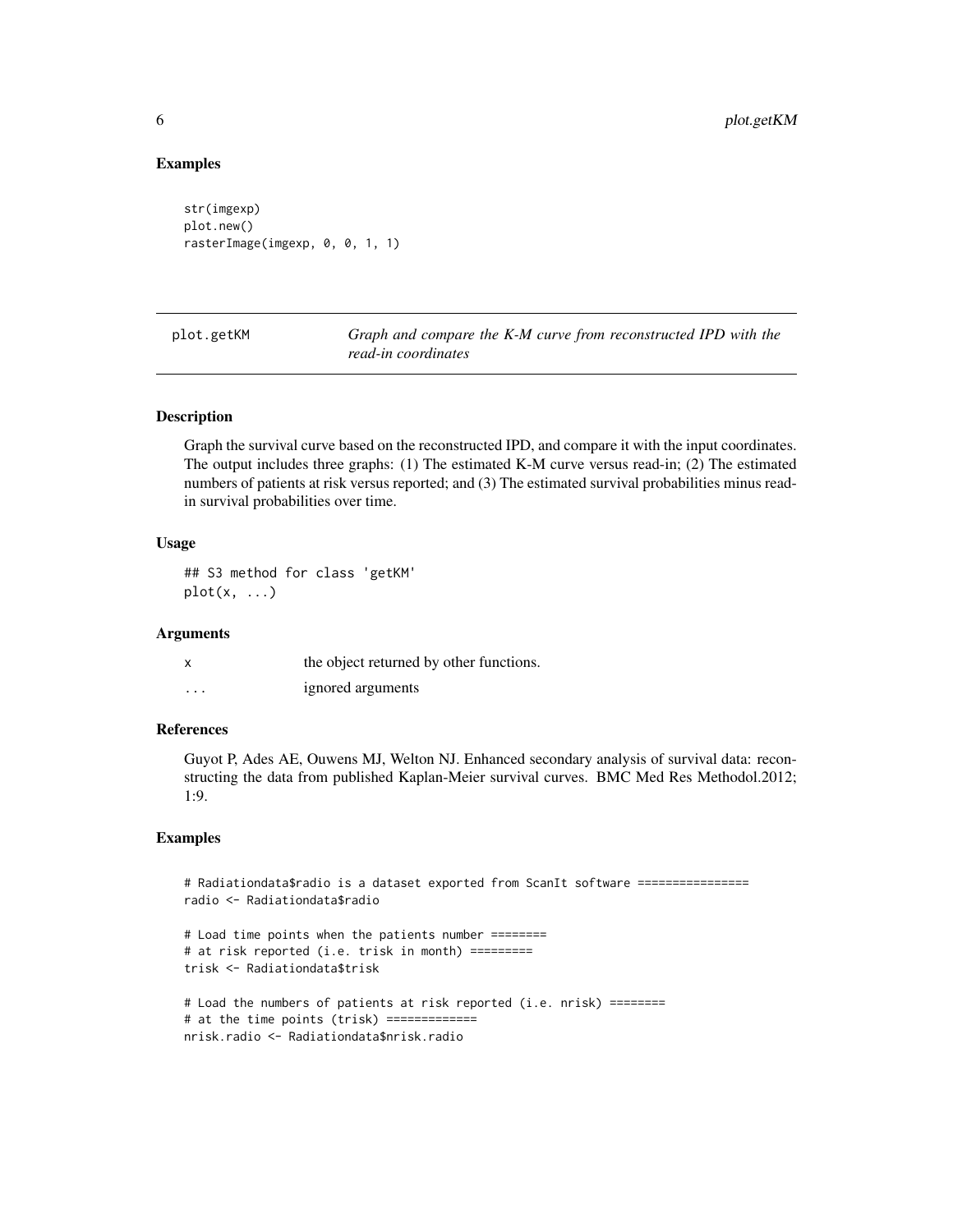#### <span id="page-6-0"></span>preprocess 7

```
##### Use the trisk and nrisk as input ==========
pre_radio_1 <- preprocess(dat=Radiationdata$radio, trisk=trisk,nrisk=nrisk.radio,maxy=100)
est_radio_1 <- getIPD(prep=pre_radio_1,armID=0,tot.events=NULL)
# Output include reconstructed individual patients data
head(est_radio_1$IPD)
# Plot
plot(est_radio_1)
##### When trisk and nrisk were not available, then we must input ========
##### the initial number of patients ========
pre_radio_2 <- preprocess(dat=Radiationdata$radio, totalpts=213,maxy=100)
est_radio_2 <- getIPD(prep=pre_radio_2,armID=0,tot.events=NULL)
# Output include reconstructed individual patients data
head(est_radio_2$IPD)
# Plot
```
plot (est\_radio\_2)

<span id="page-6-1"></span>preprocess *Preprocess the read-in coordinates*

#### Description

Preprocess the raw coordinates into an appropriate format for reconstruct IPD. Returns include the clean dataset and a table displaying the index of read-in points within each time interval.

#### Usage

```
preprocess(dat,trisk=NULL,nrisk=NULL,totalpts=NULL,maxy=100)
```
#### Arguments

| dat      | a two-column dataset with the first column being times, and the second the sur-<br>vival probabilities extracted from a published K-M curve using get points func-<br>tion, or software such as ScanIt or DigitizeIt. |
|----------|-----------------------------------------------------------------------------------------------------------------------------------------------------------------------------------------------------------------------|
| trisk    | a vector containing risk time points (i.e., times points at which the number of<br>patients at risk are reported). This often can be found under the x-axis of a K-M<br>curve. The default value is NULL.             |
| nrisk    | a vector containing the numbers of patients at risk reported at the risk time<br>points. This often can be found under the x-axis of a K-M curve. The default<br>value is NULL.                                       |
| totalpts | the initial number of patients, with a default value of NULL. However, when<br>both trisk and nrisk are NULL, this number is required for the estimation.                                                             |
| maxy     | the scale of survival probability. Set maxy=100 when the probabilities are re-<br>ported in percentages (e.g., $70\%$ ). Set maxy=1 when the probabilities are re-<br>ported using decimal numbers (e.g, 0.7).        |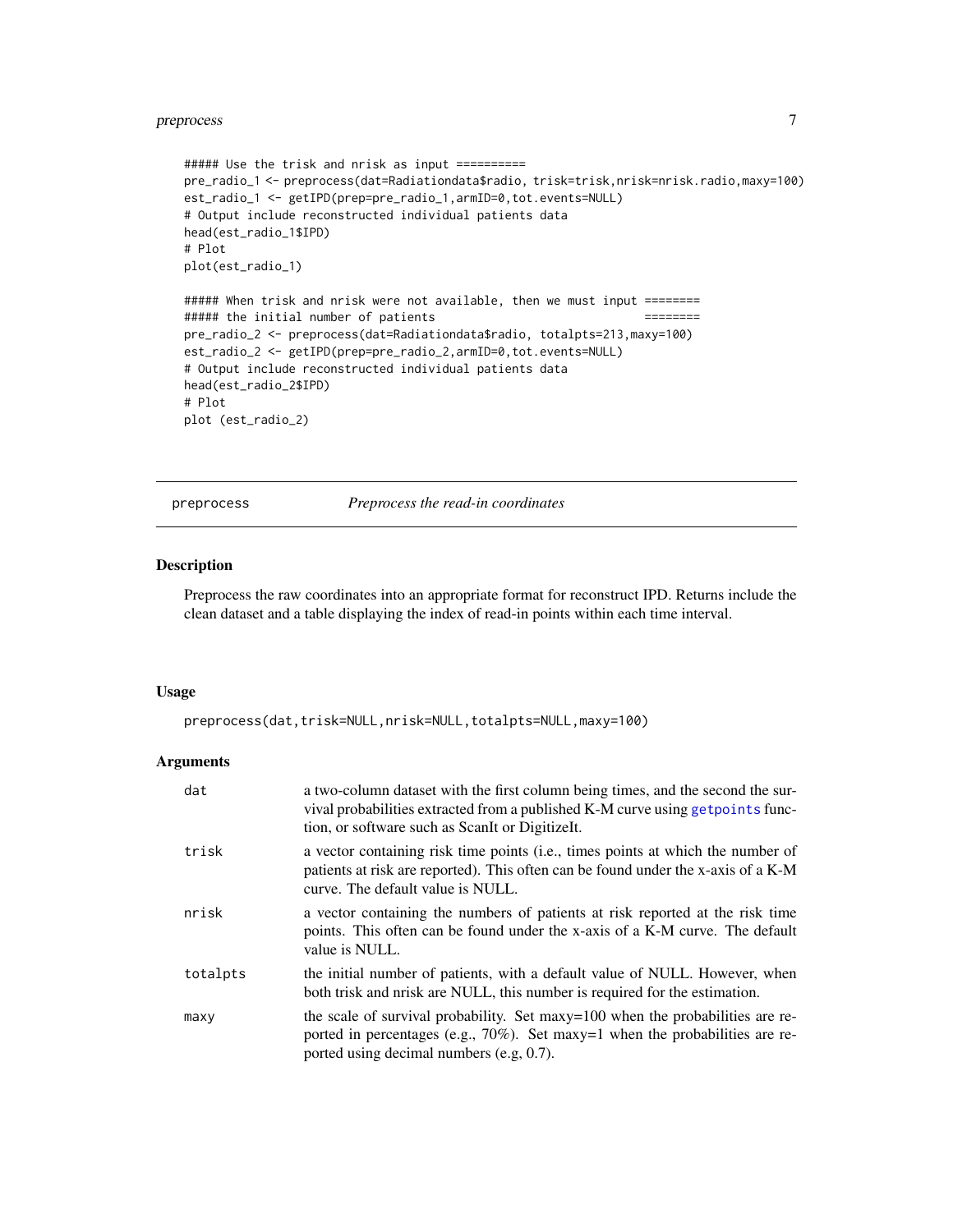#### Details

The preprocess() function process the coordinates dataset extrated from a published K-M curve using [getpoints](#page-3-1) function, or software such as [DigitizeIt](https://www.digitizeit.de) or [ScanIt.](https://www.amsterchem.com/scanit.html)

In most of published Kaplan-Meier curves, we can also find several numbers of patients at risk under the x-axis. These numbers at risk, and the time reported them, should be manually input in the form of vectors (nrisk and trisk). However, when these information is not available, we can leave the "trisk" and "nrisk" parameter as "NULL". In this case, the initial number of patients "totalpts" should be input.

Sample dataset can be found in [Radiationdata](#page-8-1).

#### Value

preprocess() returns a list object, including four items as follows.

preprocessdat: the two-column(i.e.,time, survival) table after preprocessing

intervalIndex: a table displaying the index of read-in points within each time interval.

endpts: the number of patients remaining at the end of the trial.

inputdat: the read-in dataset.

#### References

Guyot P, Ades AE, Ouwens MJ, Welton NJ. Enhanced secondary analysis of survival data: reconstructing the data from published Kaplan-Meier survival curves. BMC Med Res Methodol.2012; 1:9.

#### Examples

```
# Radiationdata$radio is a dataset exported from ScanIt software ================
radio <- Radiationdata$radio
```

```
# Load time points when the patients number =======
# at risk reported (i.e. trisk in month) ======
trisk <- Radiationdata$trisk
```

```
# Load the numbers of patients at risk reported (i.e. nrisk) =======
# at the time points (trisk) ======
nrisk.radio <- Radiationdata$nrisk.radio
```

```
# Use the trisk and nrisk as input for preprocess and reconstruction ============
pre_radio_1 <- preprocess(dat=Radiationdata$radio, trisk=trisk,
            nrisk=nrisk.radio,totalpts=NULL,maxy=100)
est_radio_1 <- getIPD(prep=pre_radio_1,armID=0,tot.events=NULL)
```
<span id="page-7-0"></span>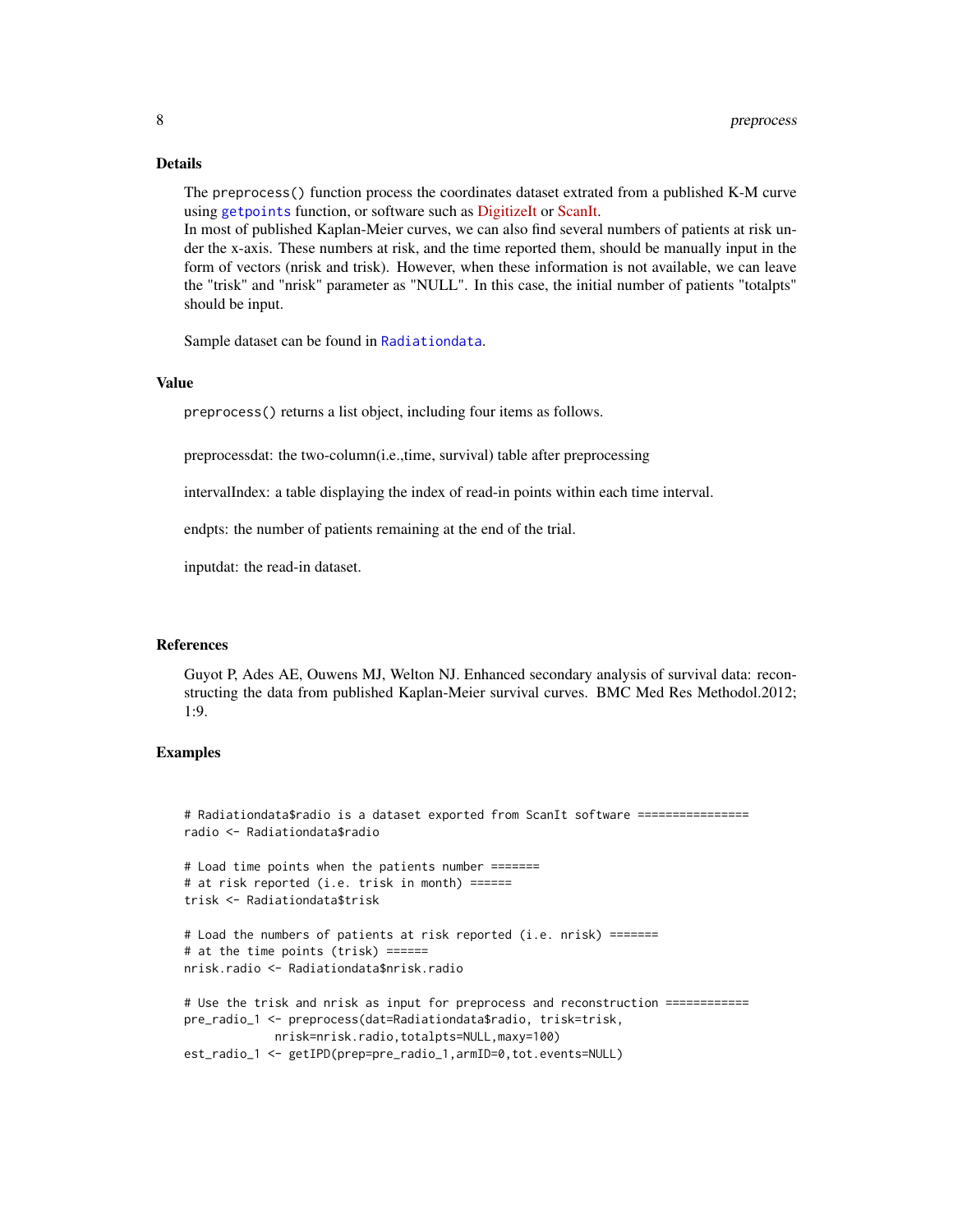```
# Output include reconstructed individual patients data =========================
head(est_radio_1$IPD)
# When trisk and nrisk were not available, then we must input ====================
# the initial number of patients ===============================================
pre_radio_2 <- preprocess(dat=Radiationdata$radio, totalpts=213,maxy=100)
est_radio_2 <- getIPD(prep=pre_radio_2,armID=0,tot.events=NULL)
# Output include reconstructed individual patients data ==========================
head(est_radio_2$IPD)
```
<span id="page-8-1"></span>Radiationdata *Two-column coordinates(X,Y) extracted from published Kaplan Meier curves by ScanIt software*

#### Description

The datasets are extracted from a published Kaplan Meier image by ScanIt. Locoreginal control events were studied in 424 head and neck cancer patients: 213 in Radiotherapy treatment group and 211 in the Radiotherapy plus cetuximab group. There are 145 pairs of coordinates extracted from the radiation treatment arm, and 136 pairs of coordinates are extracted from the radiation plus arm. For both datasets, the first columns are the times, and the second columns are the survival probabilities in percentage. For each group, numbers of patients at risk were reported at the months of 0, 10, 20, 30, 40, and 50. Three vectors (i.e., trisk, nrisk.radio and nrisk.radioplus) record these numbers.

#### Usage

Radiationdata

#### Format

List of two dataframes (radio and radioplus) and three vectors (i.e., trisk, nrisk.radio and nrisk.radioplus)

#### References

Bonner JA, Harari PM, Giralt J, Azarnia N, Shin DM, Cohen RB, Jones CU, Sur R, Raben D, Jassem J, Ove R, Kies MS, Baselga J, Youssoufian H, Amellal N, Rowinsky EK, Ang KK: Radiotherapy plus Cetuximab for Squamous-Cell Carcinoma of the Head and Neck. N Engl J Med. 2006, 354: 567-78. 10.1056/NEJMoa053422.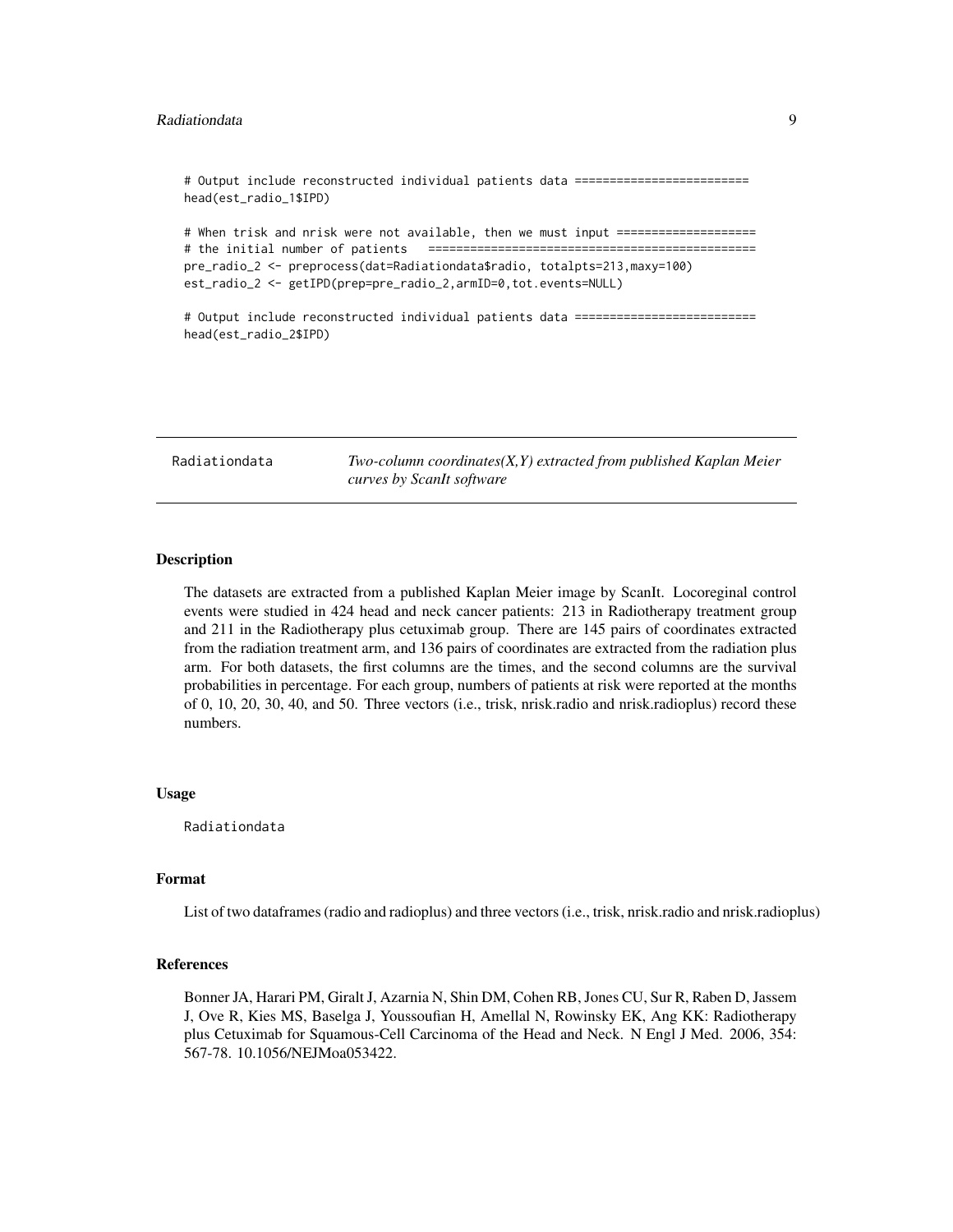#### Examples

```
## the sample datasets
radio <- Radiationdata$radio
radioplus <- Radiationdata$radioplus
trisk <- Radiationdata$trisk
nrisk_radio <- Radiationdata$nrisk.radio
nrisk_radioplus <- Radiationdata$nrisk.radioplus
plot(radio,xlab="time",ylab="survival rates",type="l",
    lty=2,col="cyan4",xlim=c(1,70),main="Curves extracted by ScanIt software")
lines(radioplus,type="l",col="red4",lty=1)
legend("topright", c("Radiotherapy", "Radiotherapy plus cetuximab"),
      col = c("cyan4", "red4"), lty=c(2,1), text,col = "green4", bty = "n")text(40,80,"Reported Hazard Ratio with 95% CI:")
text(40,75,"0.68 (0.52,0.89)")
## reconstruct the IPD from the sample dataset
pre_radio <- preprocess(dat=radio, trisk=trisk,nrisk=nrisk_radio,maxy=100)
est_radio <- getIPD(prep=pre_radio,armID=0,tot.events=NULL)
pre_radio_plus <- preprocess(dat=radioplus, trisk=trisk,nrisk=nrisk_radioplus,maxy=100)
est_radio_plus <- getIPD(prep=pre_radio_plus,armID=1,tot.events=NULL)
surv2 <- survreport(ipd1=est_radio$IPD,ipd2=est_radio_plus$IPD,arms=2,
                    interval=8,s=c(0.75,0.5,0.25),showplots=TRUE)
print(surv2)
```

| summary.getKM | Print the summary of the IPD estimation |  |  |
|---------------|-----------------------------------------|--|--|
|---------------|-----------------------------------------|--|--|

#### Description

Generate descriptive summary for objects returned by other functions

#### Usage

```
## S3 method for class 'getKM'
summary(object, ...)
```
#### Arguments

| object   | the object returned by other functions. |
|----------|-----------------------------------------|
| $\cdots$ | ignored arguments                       |

#### Details

summary() prints the objects returned by other functions.

<span id="page-9-0"></span>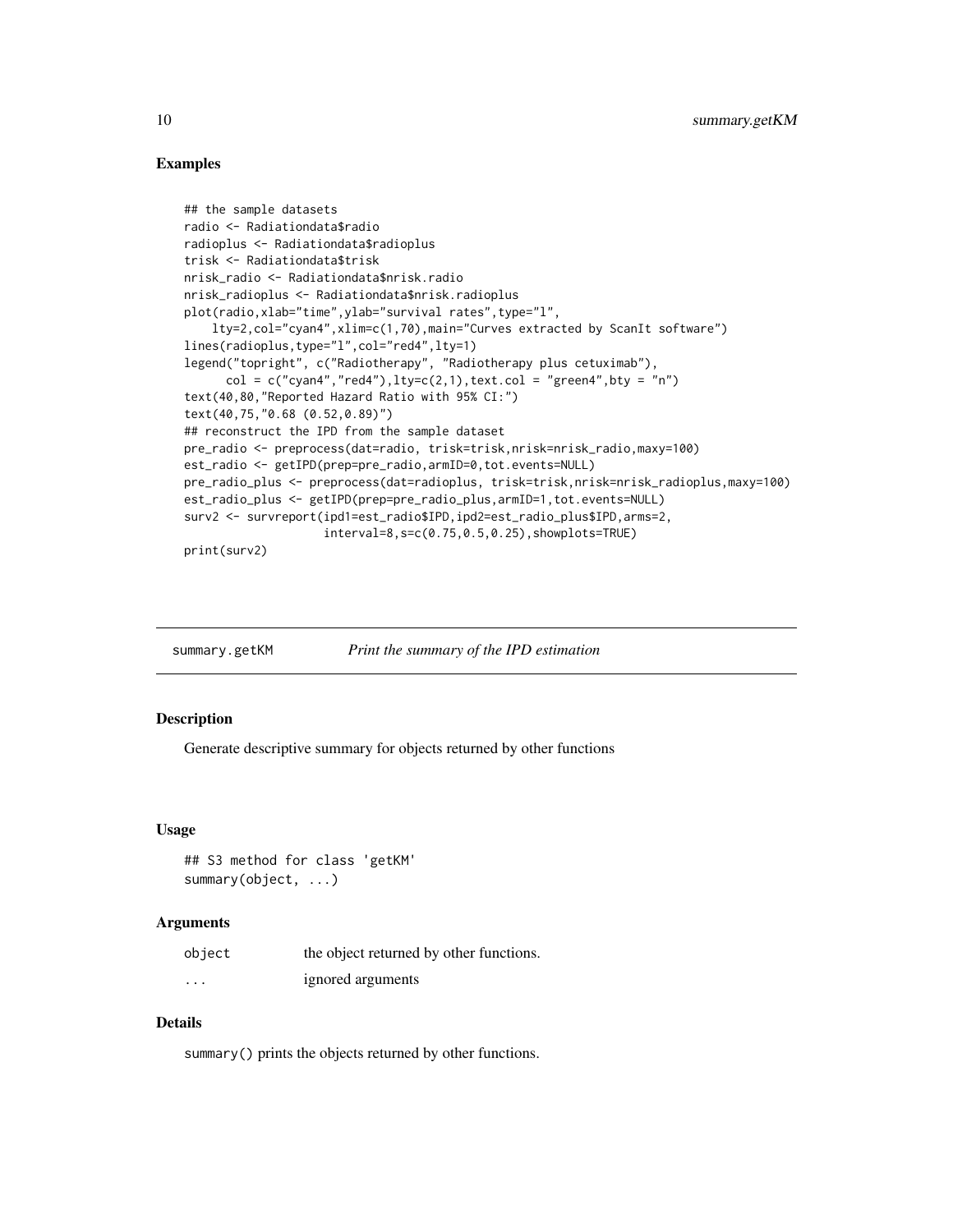#### <span id="page-10-0"></span>survreport that the survey of the state of the state of the state of the state of the state of the state of the state of the state of the state of the state of the state of the state of the state of the state of the state

#### References

Guyot P, Ades AE, Ouwens MJ, Welton NJ. Enhanced secondary analysis of survival data: reconstructing the data from published Kaplan-Meier survival curves. BMC Med Res Methodol.2012; 1:9.

#### Examples

```
# Radiationdata$radio is a dataset exported from ScanIt software ================
radio <- Radiationdata$radio
# Load time points when the patients number =========
# at risk reported (i.e. trisk in month) =========
trisk <- Radiationdata$trisk
# Load the numbers of patients at risk reported (i.e. nrisk) ======
# at the time points (trisk) ========
nrisk.radio <- Radiationdata$nrisk.radio
# Use the trisk and nrisk as input for preprocess and reconstruction ============
pre_radio_1 <- preprocess(dat=Radiationdata$radio, trisk=trisk,
             nrisk=nrisk.radio,totalpts=NULL,maxy=100)
est_radio_1 <- getIPD(prep=pre_radio_1,armID=0,tot.events=NULL)
# Output include reconstructed individual patients data =========================
head(est_radio_1$IPD)
summary(est_radio_1)
# When trisk and nrisk were not available, then we must input ====================
# the initial number of patients ===============================================
pre_radio_2 <- preprocess(dat=Radiationdata$radio, totalpts=213,maxy=100)
est_radio_2 <- getIPD(prep=pre_radio_2,armID=0,tot.events=NULL)
# Output include reconstructed individual patients data ==========================
head(est_radio_2$IPD)
summary(est_radio_2)
```
survreport *Survival analysis on the reconstructed IPD*

#### Description

Graph the Kaplan-Meier curves and the cumulative hazard curves for the reconstructed IPD (from the output of [getIPD](#page-1-1) function). Also report the survival times with confidence intervals for a given vector of survival probabilities, as well as the landmark survival probabilities of interest.(for example, if set interval=6, the survival probability will be reported at every six months)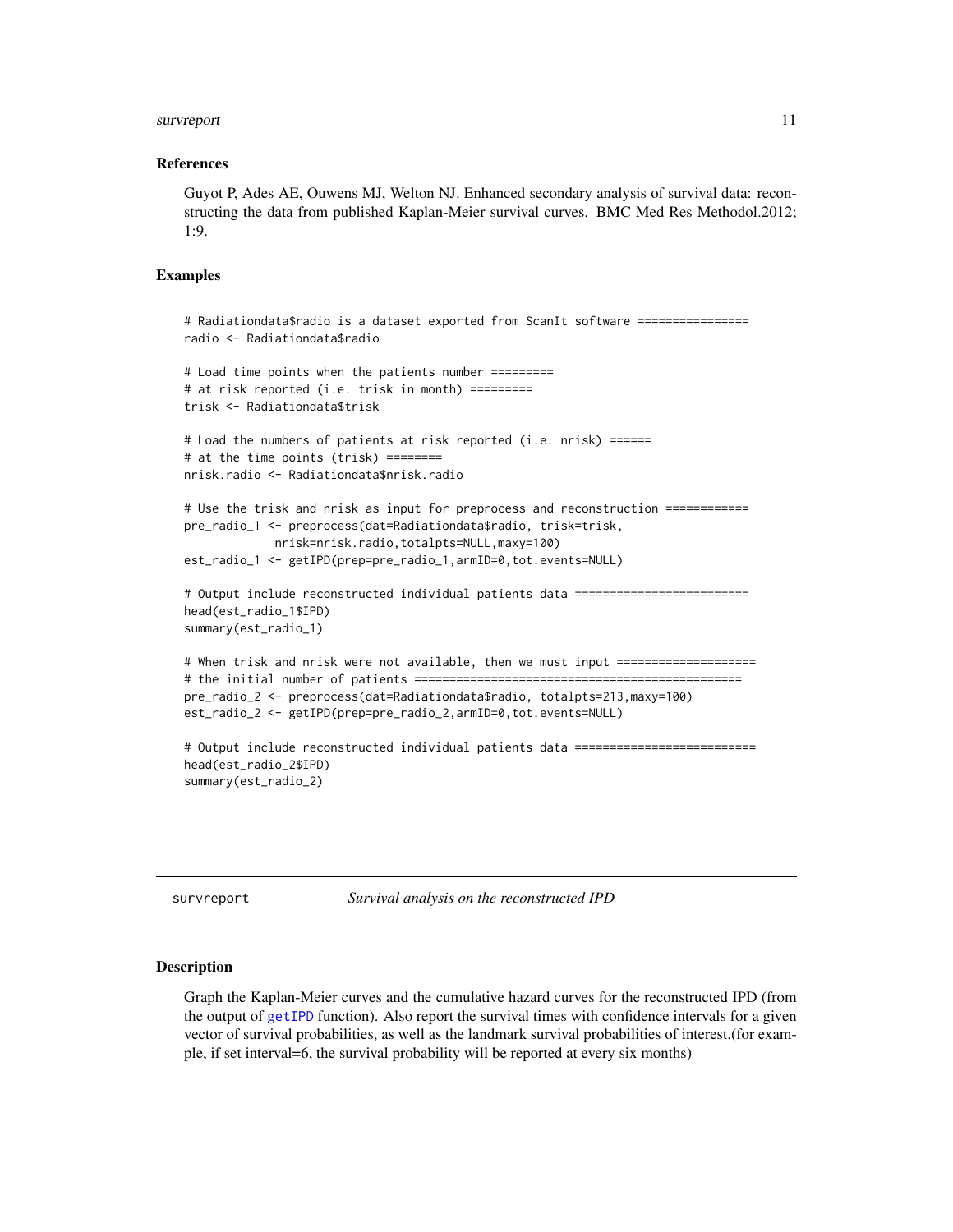survreport(ipd1,ipd2=NULL,arms=1,interval=6,s=c(0.75,0.5,0.25),showplots=TRUE)

#### Arguments

| ipd1         | a three-column (i.e., time, status, and treatment indicator) table of IPD for treat-<br>ment $1$ .                                                             |
|--------------|----------------------------------------------------------------------------------------------------------------------------------------------------------------|
| ipd2         | a three-column ( <i>i.e.</i> , time, status, and treatment indicator) table of IPD for treat-<br>ment 2.                                                       |
| arms         | number of treatment group. Can be either 1 or 2.                                                                                                               |
| interval     | length of the time interval for which the landmark survival probabilities are of<br>interest. The default is at every 6 months.                                |
| <sub>S</sub> | a vector with survival probabilities for which the corresponding survival times<br>are reported. e.g., $s=0.5$ means that the median survival time is desired. |
| showplots    | indicate if the survival plots are displayed or not in the plot window                                                                                         |

#### Value

survreport() returns a list object.

#### References

Guyot P, Ades AE, Ouwens MJ, Welton NJ. Enhanced secondary analysis of survival data: reconstructing the data from published Kaplan-Meier survival curves. BMC Med Res Methodol.2012; 1:9.

#### Examples

```
### Get data from the sample dataset=======================
radio <- Radiationdata$radio
radioplus <- Radiationdata$radioplus
trisk <- Radiationdata$trisk
nrisk_radio <- Radiationdata$nrisk.radio
nrisk_radioplus <- Radiationdata$nrisk.radioplus
### Estimate the IPD for the Radiotherapy treatment group ====================
pre_radio <- preprocess(dat=radio, trisk=trisk,nrisk=nrisk_radio,maxy=100)
est_radio <- getIPD(prep=pre_radio,armID=0,tot.events=NULL)
### Estimate the IPD for the Radiotherapy plus treatment group ====================
pre_radio_plus <- preprocess(dat=radioplus, trisk=trisk,nrisk=nrisk_radioplus,maxy=100)
est_radio_plus <- getIPD(prep=pre_radio_plus,armID=1,tot.events=NULL)
### survival report for one arm ===================
surv1 <- survreport(ipd1=est_radio$IPD,arms=1,interval=6,s=c(0.75,0.5,0.25),showplots=FALSE)
print(surv1)
surv1 <- survreport(ipd1=est_radio$IPD,arms=1,interval=10,s=seq(0,1,0.2),showplots=TRUE)
print(surv1)
### survival report for two arms ===================
surv2 <- survreport(ipd1=est_radio$IPD,ipd2=est_radio_plus$IPD,arms=2,
                    interval=8,s=c(0.75,0.5,0.25),showplots=TRUE)
```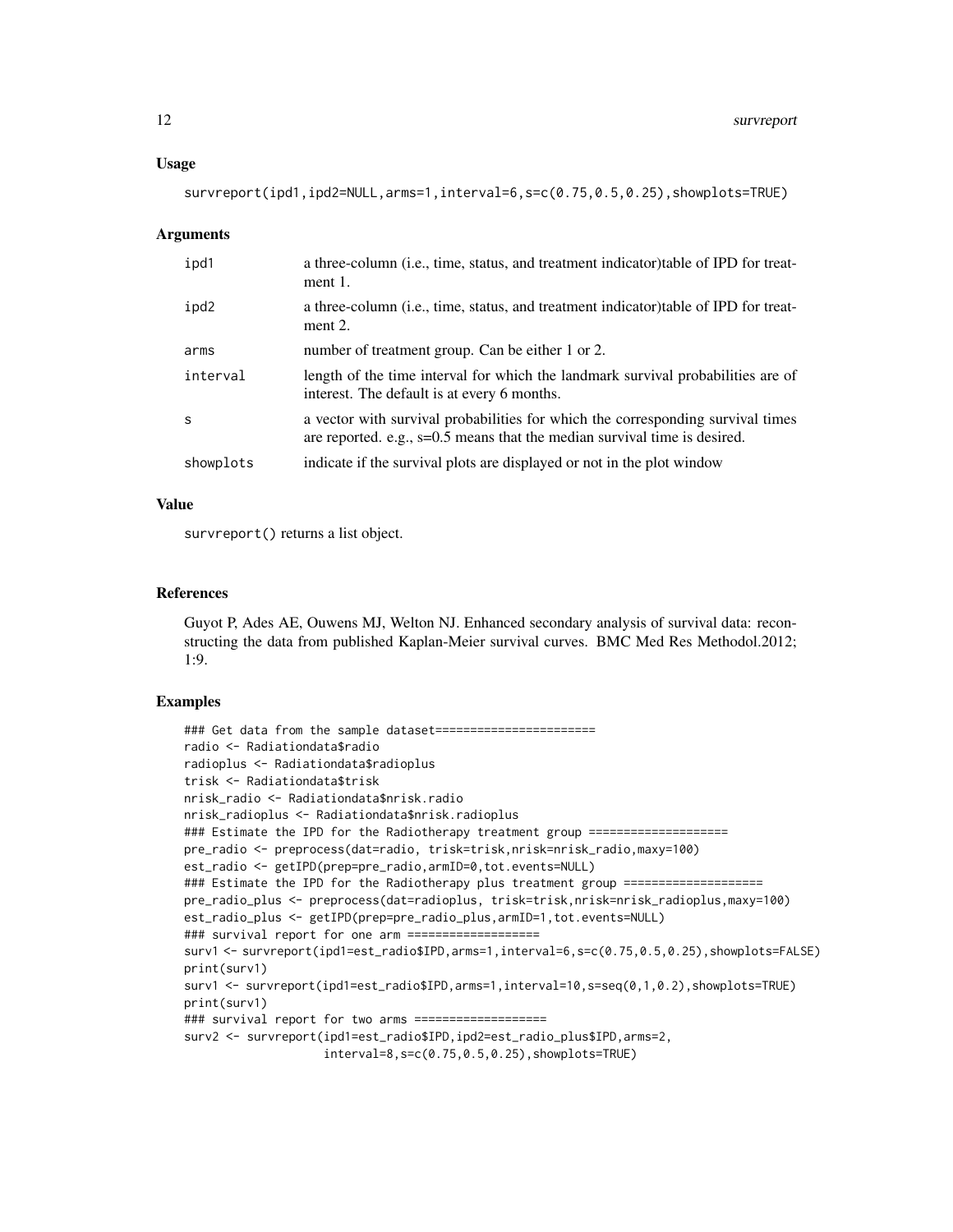#### survreport 13

print(surv2)